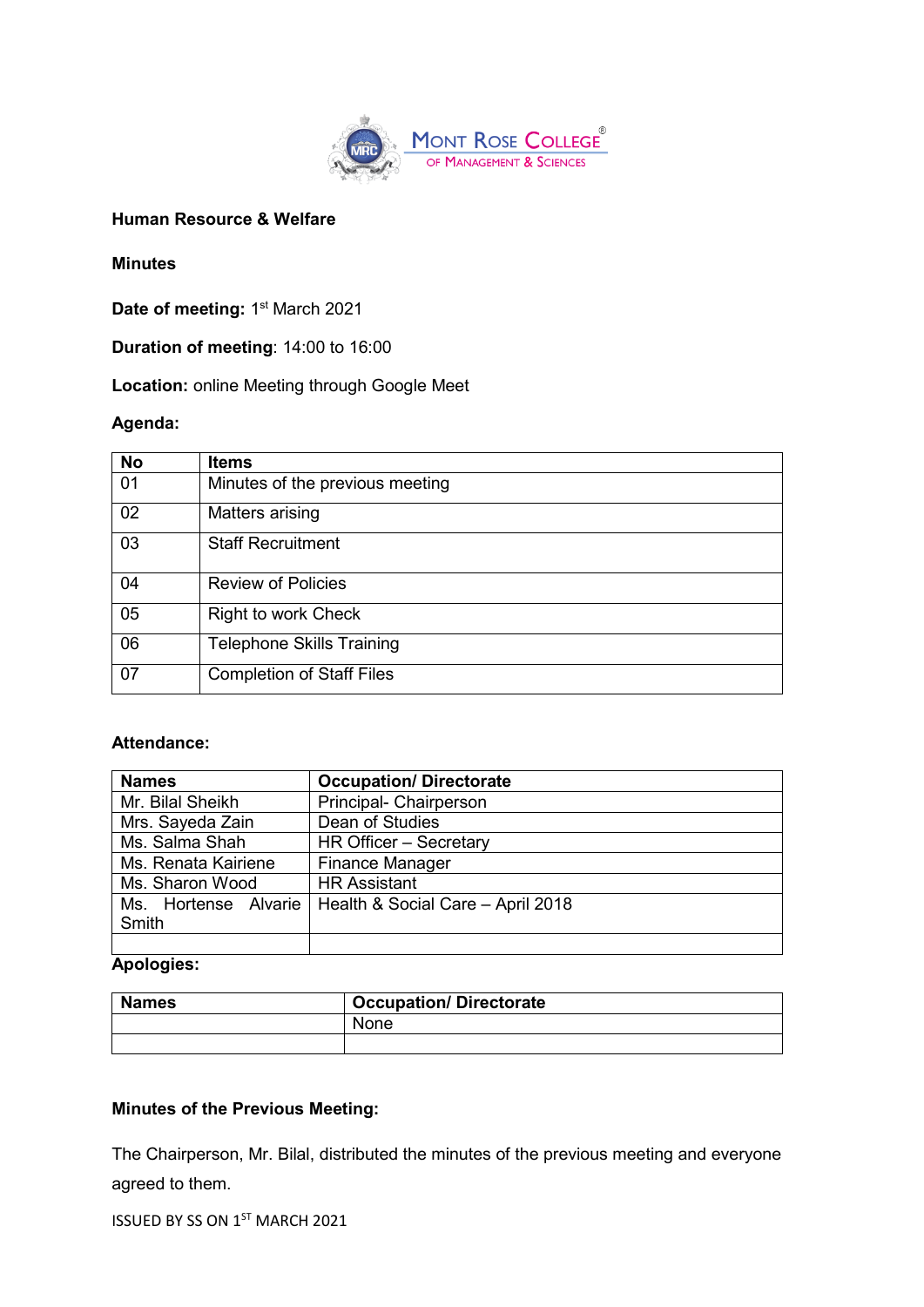#### **Matters Arising:**

None

#### **Staff Recruitment:**

HR Officer welcomed HR Assistant Ms. Sharon Wood, who has recently joined. HR Officer reported that HR Assistant had been hired recently because of the increase in workload as more and more staff members are joining in. She also reported that four new teaching staff members recently joined HND Hospitality Management team. In addition, two teaching staff members joining the HND Health & Social Care team.

She also reported that mentors are assigned to all teachers for the time of six months so they can train these new staff members concerning college policies and procedures.

## **Review of Policies:**

The members received the following policies in advance of the meeting to read. During the meeting, these policies were discussed and approved, namely:

- Staff Induction & Mentoring
- Staff Induction Record
- Recruitment and Selection Policy
- Teaching Staff Protocols
- Staff Hierarchy
- MRC Probationary Policy
- Framework of Staff Development
- Guidelines for remote working
- Gift and Hospitality Policy
- Staff Dress Code

## **Right to Work Check:**

HR Officer also mentioned that her department had completed the right-to-work check. They are now updated concerning the new immigration laws and requirements and have developed a template as a checklist to be used before hiring someone who is not a British national.